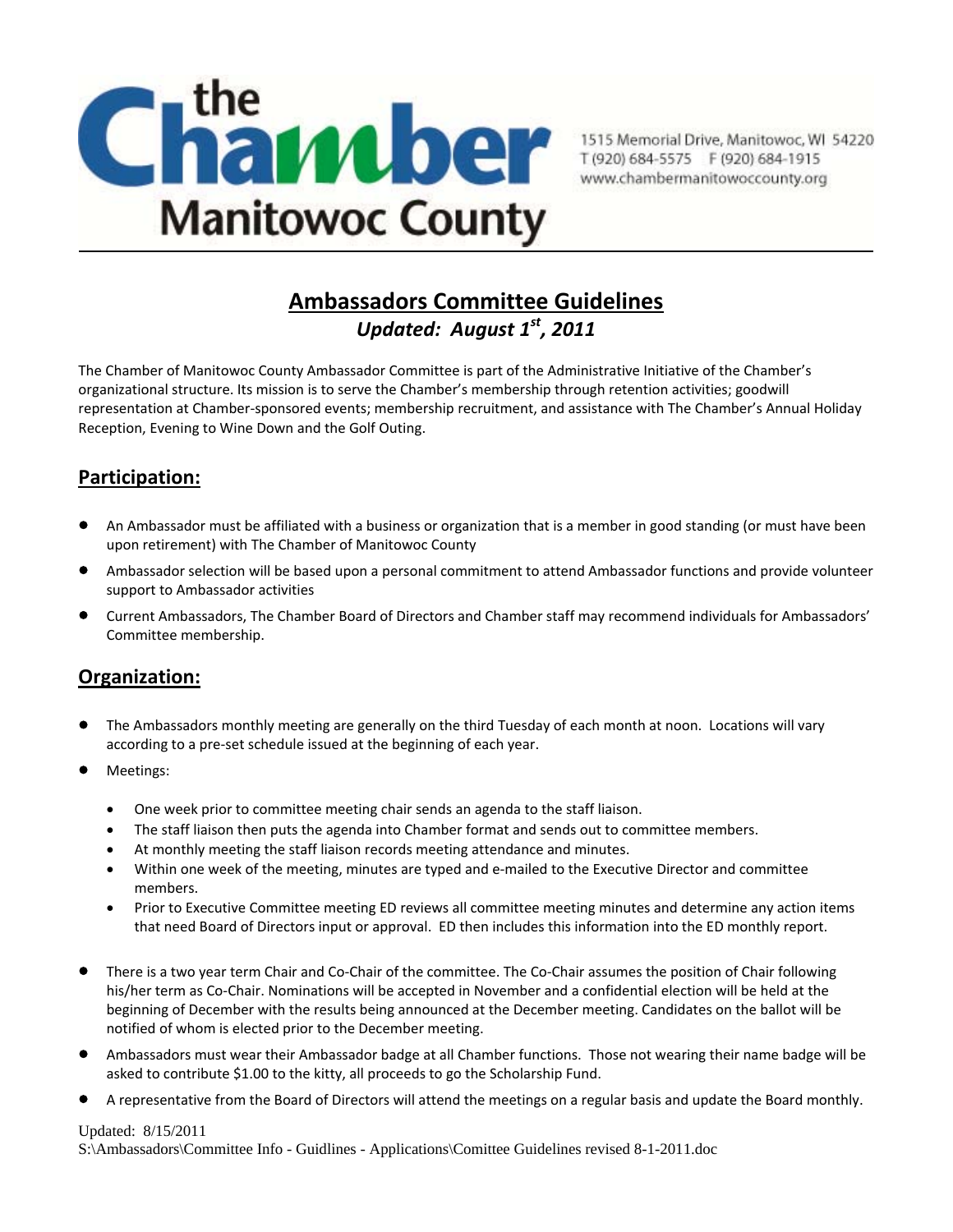### **Ambassadors Responsibilities:**

- Ambassadors will assist the Chamber Staff in planning and executing new member campaigns and assisting in member retention programs.
- Ambassadors are expected to attend:
	- **50%** of all monthly meetings (6 per calendar year)
	- 25% of all Ribbon Cuttings, Open Houses, and/or Business After Hours
	- Participation will be evaluated with attendance sheets that are distributed at monthly meetings and reviewed thoroughly on an annual basis. Those not meeting the minimum standard may be excused from the committee.
- Ambassadors are expected to annually volunteer for at least one of the following Task Forces:

#### *Scholarship Committee/Evening to Wine Down*

With the assistance of a Chamber Staff person, the primary responsibility of the Scholarship Committee Task Force is to administer fund‐raising through Business After Hour raffles, and the Evening to Wine Down.

The committee members will then review the scholarship applications, make a selection and award the recipients with the scholarships at the respective school award programs.

#### *Golf Committee Task Force*

With the assistance of a Chamber Staff person, plan, organize and execute the annual golf outing.

#### *Holiday Reception Task Force Committee*

With the assistance of a Chamber Staff person, plan, organize and execute the annual Holiday Reception.

### **Board Involvement:**

| <b>Expectations:</b>     | The Ambassador Committee is a committee of the Chamber working in<br>cooperation with the Board of Directors.                                                                            |
|--------------------------|------------------------------------------------------------------------------------------------------------------------------------------------------------------------------------------|
| <b>Responsibilities:</b> | The Chair of the Ambassadors will report, in person, to the Board of Directors,<br>upon the Board's specific request. In the absence of the Chair, the Co-Chair will<br>give the report. |

### **Development of Ambassadors Goals:**

| <b>Expectations:</b>     | Develop goals that promote Manitowoc County and The Chamber of Manitowoc<br>County within the realm of the Ambassador Committee. |
|--------------------------|----------------------------------------------------------------------------------------------------------------------------------|
| <b>Responsibilities:</b> | Clearly define attainable goals each year with the intent of achieving 100%<br>participation of the Ambassadors.                 |

### **Goals of the Ambassadors Committee:**

- To recruit and retain quality companies as members of The Chamber
- Offer and fund The Chamber's Scholarship Program
- Attend Ribbon‐Cutting ceremonies, Business After Hours and Open Houses for special occasions
- Host the Annual Golf Outing
- Host the Annual Holiday Reception

#### Updated: 8/15/2011 S:\Ambassadors\Committee Info - Guidlines - Applications\Comittee Guidelines revised 8-1-2011.doc